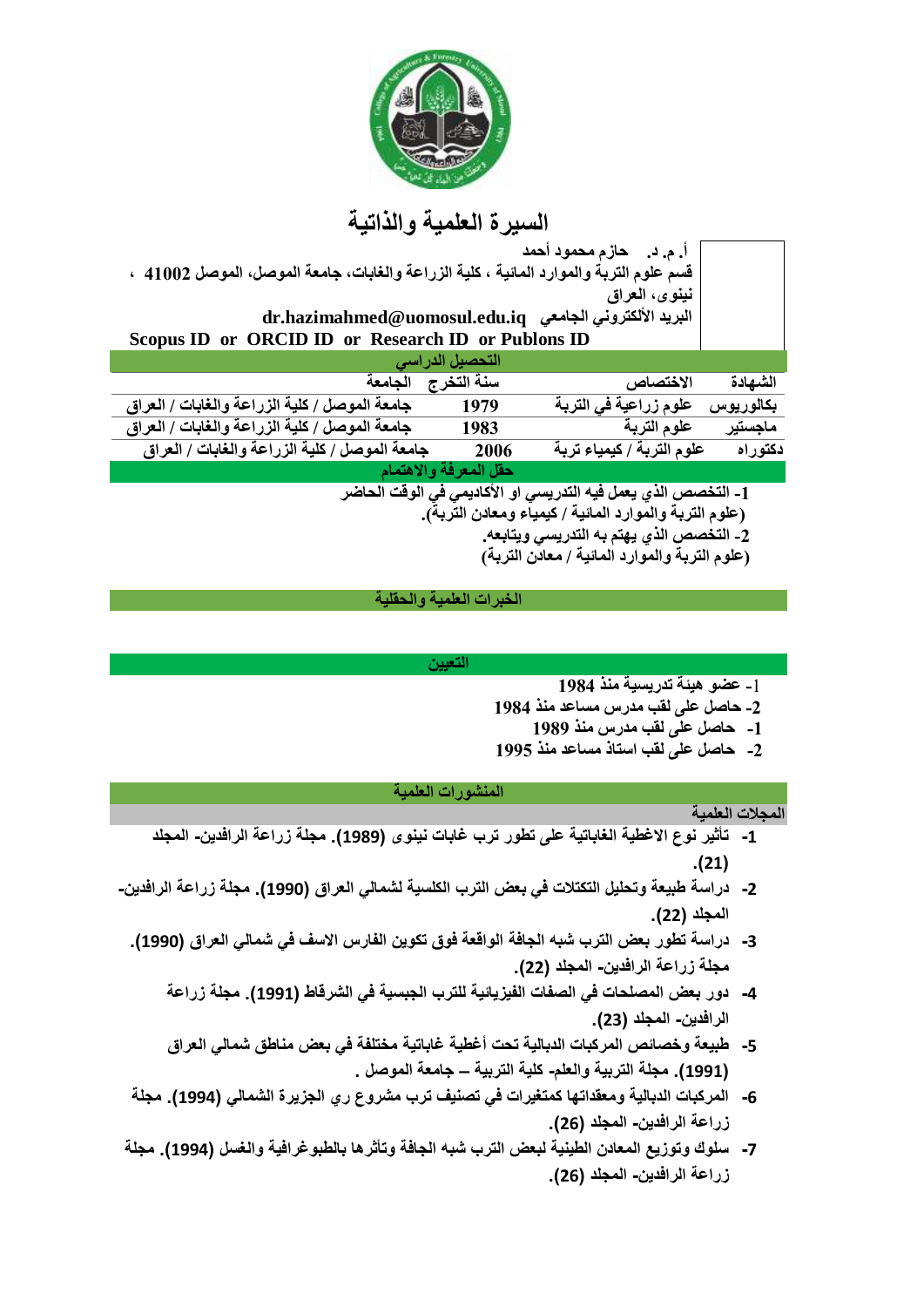- **-8 التوزيع البيدوجيني لمركبات الحديد في بعض ترب شمالي العراق )1994(. مجلة زراعة الرافدين- المجلد )26(.**
	- **-9 تأثير بعض االكاسيد المعدنية النشطة في تكوين المركبات الدبالية للترب الزراعية وترب الغابات )1995(. مجلة زراعة الرافدين- المجلد )27(.**
- **-10 السلوك البيدوجيني لألكاسيد السداسية في ترب مختلفة االنحدار)1998(. مجلة زراعة الرافدين- المجلد .)30(**
	- **-11 كيميائية وتحوالت المركبات الدبالية في بعض الترب الكلسية لشمالي العراق )2011(. مجلة زراعة الرافدين- المجلد )39(.**
- **-12 تأثير القوة االيونية للمياه على تحرر البوتاسيوم من بعض الترب الكلسية في محافظة نينوى )2014(. مجلة جامعة تكريت للعلوم الزراعية- المجلد)14(.**
- **-13 تأثير القوة االيونية للمياه على تحرر الصوديوم من بعض الترب الكلسية في محافظة نينوى )2017(. مجلة زراعة الرافدين- المجلد)45(.**
- **-14 تأثير القوة االيونية للمياه على تحرر الكالسيوم والمغنسيوم من بعض الترب الكلسية في محافظة نينوى )2017(. مجلة زراعة الرافدين- المجلد)45(.**
- 15- Diagnosis of minerals controlled the carbonate solubility in some calcareous soils from northern Iraq. Journal of university Zakho. 2 : 166 – 175
- -16 **المدخل الحركي لتحرر البوتاسيوم المخزون من بعض الترب الكلسية في محافظة نينوى شمالي العراق )2012(. مجلة زراعة الرافدين- المجلد)40(.**
- -17 **المدخل الحركي لتاثير القوة االيونية على ذوبان كربونات الكالسيوم في بعض الترب الكلسية لشمالي العراق )2011(. مجلة زراعة الرافدين- المجلد)39(.**
- -18 **التوزيع الحجمي لدقائق الكاربونات في مفصوالت بعض الترب الكلسية لشمالي العراق )2010(. مجلة زراعة الرافدين- المجلد)41(.**
- -19 **المدخل الحركي لغسل الصوديوم من بعض الترب الكلسية في شمالي العراق )2015(. مجلة زراعة الرافدين- المجلد)43(.**
- 20- Role of potassium bearing minerals in desorping of reserved potassium in some soils Northern Iraq(2014). Journal of agriculture science and technology . 4 : 487 - 493
- 21- Kinetic description of sodium behavior in some affected and non-affected soils by salts. (2019). Mesopotamia J. Agriculture. 47 : 139 – 148.

**الندوات والمؤتمرات**

**رسائل الماجستير واطاريح الدكتوراة**

**الشهادات التقديرية**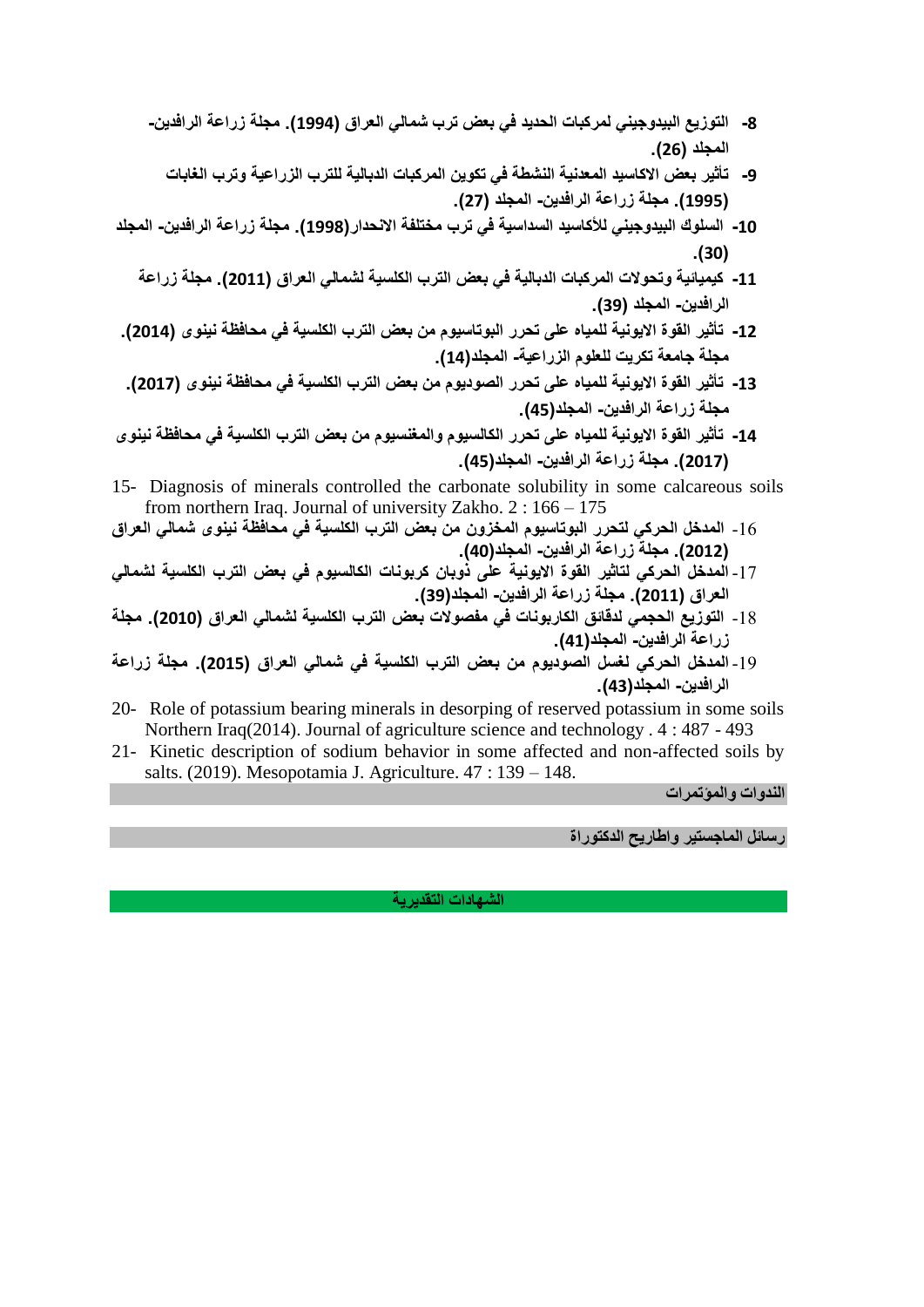

# **Curriculum vitae**

Dr. Hazim Mahmood Ahmed Department of Soil Science and Water Resources, College of Agriculture and Forestry, University of Mosul, Mosul 41002, Ninawa, Iraq [dr.hazimahmed@uomosul.edu.iq](mailto:dr.hazimahmed@uomosul.edu.iq) Scopus ID or ORCID ID or Research ID or Publons ID

|               |                              | <b>Education</b>  |                                       |
|---------------|------------------------------|-------------------|---------------------------------------|
| Certificate   | <b>Specialization</b>        | <b>Graduation</b> | <b>University</b>                     |
|               |                              | vear              |                                       |
| <b>B.</b> Sc. | <b>Agricultural Sciences</b> | 1979              | Mosul University / College of         |
|               |                              |                   | <b>Agriculture and Forests / Iraq</b> |
| M.Sc.         | <b>Agricultural Sciences</b> | 1983              | Mosul University / College of         |
|               |                              |                   | <b>Agriculture and Forests / Iraq</b> |
| Ph.D.         | <b>Agricultural Sciences</b> | 2006              | Mosul University / College of         |
|               |                              |                   | <b>Agriculture and Forests / Iraq</b> |

**Areas of Interest**

**1. Soil Science and Water Resources / Soil Chemistry and Mineralogy**

# **Professional Qualification/ Membership/ Affiliation**

**Appointment**

**1. Appoint as Lecturer since 1984.**

#### **Publications**

### **Journals**

- **1- The effect of forest vegetation on the development of Ninevah forest soils. I. A. Seddyk, A. M. Yehia and H. M. Ahmed. Mesopotamia J. Agric. 1988. 20: 115 – 130.**
- **2-A study of nature and analysis of concretions in some calcareous soils North Iraq. I. A. Seddyk, K. F. Hassan and H. M. Ahmed Mesopotamia J. Agric. 1990. 22: 163 – 179.**
- **3-Study the development of some semi-arid soils formed over Fatha Formation. I. A. Seddyk, H. M. Ahmed and A. M. Yahia. Mesopotamia J. Agric. 1990. 22:69-80.**
- **4-Role of some soil conditions on some physical characteristics gypsic soil materials from Shirqat area, Iraq. M. K. Abbas and H. M. Ahmed. Mesopotamia J. Agric. 1991. 23: 57-64.**